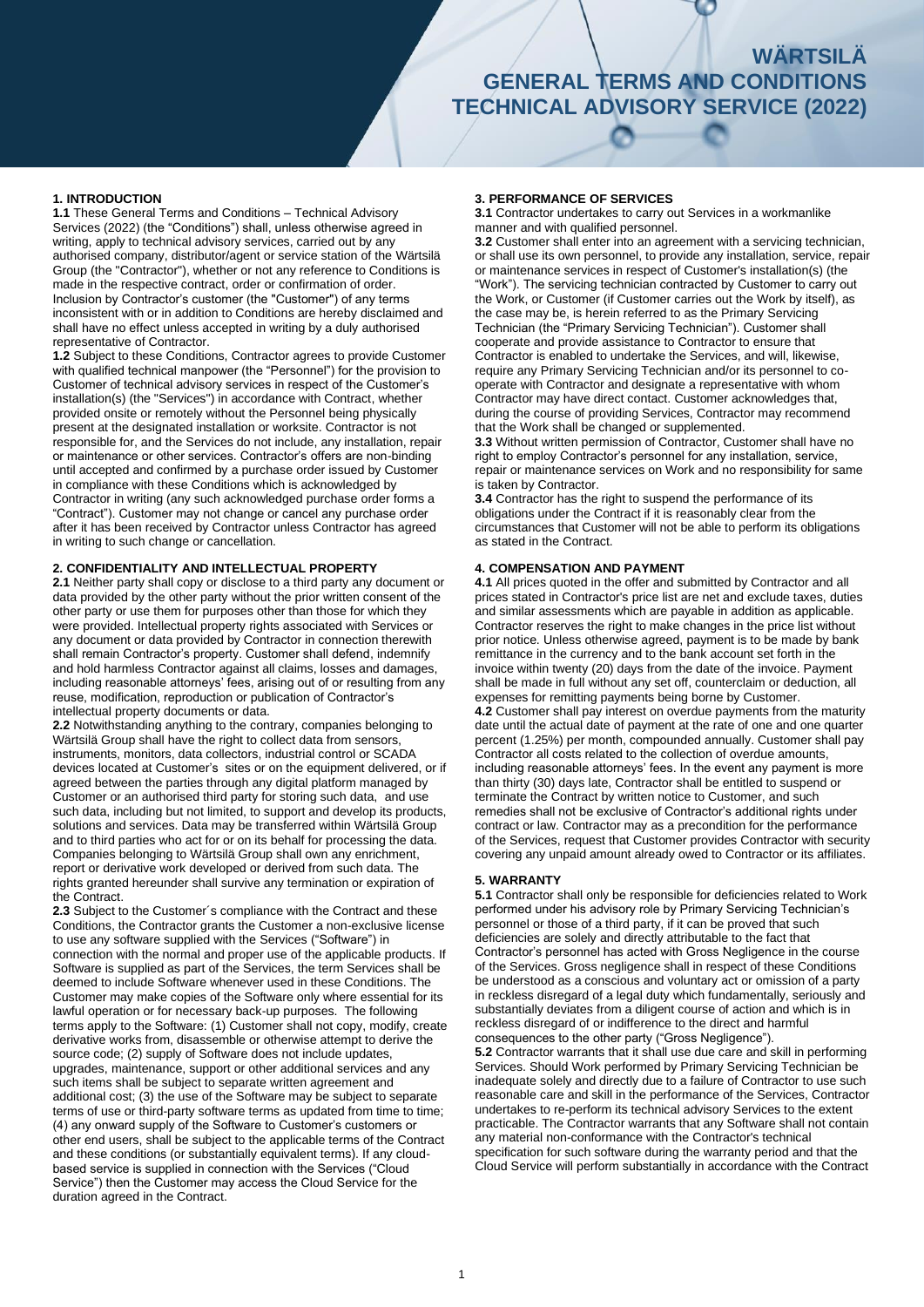and Contractor´s technical specifications for the duration of the applicable term provided in the Contract.

**5.3** Customer shall immediately take appropriate steps to prevent any failure of Contractor to use reasonable care and skill from becoming more serious and to enable Contractor to re-perform the Services. **5.4** Any claims or actions with respect to this warranty must be made in writing without delay and, in any event, within six (6) months from the completion of the Services.

**5.5** Contractor makes no warranty, express or implied, in relation to: 1) Work, any services not provided by Contractor and any parts or components used in Work, for which Customer should obtain appropriate warranties from Primary Servicing Technician, the third party providing such services or the manufacturer as appropriate; and 2) any defect due to or connected with: i) material or components or design provided by Customer or Primary Servicing Technician or on behalf of Customer or Primary Servicing Technician; or ii) negligence or other improper acts or omissions of Customer or Primary Servicing Technician, their employees or agents or other third parties.

**5.6 THIS CLAUSE 5 SETS FORTH THE ONLY WARRANTY APPLICABLE TO THE SERVICES AND IS IN LIEU OF ANY OTHER WARRANTIES, GUARANTEES, OBLIGATIONS AND LIABILITIES EXPRESS OR IMPLIED INCLUDING WARRANTIES, GUARANTEES, OBLIGATIONS OR LIABILITIES AGAINST NON-CONFORMITY OR DEFECTS. CUSTOMER HEREBY WAIVES ALL OTHER REMEDIES, WARRANTIES, GUARANTEES AND LIABILITIES, EXPRESS OR IMPLIED, ARISING BY LAW OR OTHERWISE (INCLUDING WITHOUT LIMITATION FITNESS FOR PURPOSE, MERCHANTABILITY OR SATISFACTORY QUALITY). CUSTOMER ACCEPTS THE SOFTWARE AND CLOUD SERVICE "AS IS" AND AS AVAILABLE. CONTRACTOR DOES NOT GUARANTEE THAT THE SOFTWARE OR CLOUD SERVICE WILL BE ERROR-FREE, VIRUS-FREE, UNINTERRUPTED OR FREE FROM VULNERABILITIES, OR THAT CONTRACTOR WILL CORRECT ALL ERRORS. CUSTOMER ACKNOWLEDGES THAT CONTRACTOR DOES NOT CONTROL THE TRANSFER OF DATA OVER COMMUNICATIONS FACILITIES, INCLUDING THE INTERNET, AND THAT THE CLOUD SERVICE MAY BE SUBJECT TO LIMITATIONS, DELAYS AND OTHER PROBLEMS INHERENT IN THE USE OF SUCH COMMUNICATIONS FACILITIES. CONTRACTOR IS NOT RESPONSIBLE FOR ANY DOWNTIME OR OTHER PROBLEMS IN CUSTOMER'S OR ANY OTHER THIRD PARTY'S SYSTEMS. CONTRACTOR IS NOT LIABLE FOR DELAYS, DELIVERY FAILURES OR OTHER DAMAGE RESULTING FROM SUCH PROBLEMS.**

#### **6. LIABILITY**

**6.1** Nothing in these Conditions shall in any way limit or exclude Contractor's liability for any matters which cannot be limited or excluded by law including, without limitation, for: 1) death or personal injury caused by its negligence; and 2) fraud or fraudulent misrepresentation. **6.2 IN NO EVENT SHALL CONTRACTOR BE LIABLE FOR ANY INDIRECT, CONTINGENT, SPECIAL, CONSEQUENTIAL OR INCIDENTAL DAMAGES, HOWEVER CAUSED OR ARISING, NOR FOR ANY LOSS OF ACTUAL OR ANTICIPATED PROFITS OR REVENUE OR ANTICIPATED SAVINGS, , LOSS OR CORRUPTION OF DATA. TOWAGE CHARGES, DAMAGE TO ANY VESSEL, ENGINE ROOM OR POWER PLANT SITE, YARD OR OTHER PROPERTY (INCLUDING DAMAGE TO GOODS OWNED BY THE CUSTOMER), POLLUTION REMEDIATION COSTS, COSTS OF DOCKING, DIVING OR SUB-SEA WORK, COSTS FOR ANY ADDITIONAL TESTS INCLUDING, WITHOUT LIMITATION, SEA TRIALS, DEBRIS REMOVAL, OR FOR LOSS OF TIME OR USE OF ANY EQUIPMENT, INSTALLATION SYSTEM, OPERATION OR SERVICE, NOR FOR ANY PUNITIVE OR EXEMPLARY DAMAGES. THIS LIMITATION ON CONTRACTOR'S LIABILITY SHALL APPLY TO ANY LIABILITY FOR BREACH OF THE CONTRACTOR'S OBLIGATIONS UNDER OR IN CONNECTION WITH THE SERVICES PERFORMED HEREUNDER, WHETHER BASED ON WARRANTY, FAILURE OF OR DELAY IN DELIVERY, BREACH OF CONTRACT, TORT (INCLUDING NEGLIGENCE AND STRICT LIABILITY), BREACH OF STATUTORY DUTY OR OTHERWISE.**

**6.3** Notwithstanding any other provision of the Contract, Contractor's aggregate liability (whether under the Contract, for breach of warranty, tort (including negligence), breach of statutory duty or otherwise) shall not exceed one hundred percent (100%) of the amount to be paid for Services, or the value of the Services rendered by the Contractor in case no fees are payable, and is not to exceed a total amount of one hundred thousand (100,000) Euro. Any further claims of Customer, in particular for compensation of damages of any sort, are – from whatever cause arising - excluded.

**6.4** Contractor shall not be liable for any services or Work carried out by Customer, Primary Servicing Technician or by any third party, even

though carried out with the assistance of or direction from Contractor's technical advisor. However, Contractor shall be responsible in accordance with these Conditions for the direct result of its Personnel's actions, or the direct result of its Personnel's express instructions carried out in the immediate vicinity by persons trained by Contractor. **6.5** Contractor's instructions and advice shall not relieve the Customer of responsibility for the technical, proper and efficient management of its installation(s) and the Work for which the Contractor provides assistance and Contractor shall not be liable unless it can be proved that Gross Negligence by Contractor in connection with instructions or advice has caused damage. Primary Servicing Technician shall also be responsible for any damage caused through deficiency in the tools, equipment and materials provided by him, even if Contractor's personnel has used them without lodging a complaint. 6.6 When the Services are performed remotely, the Contractor shall not

be liable for any damages, losses or otherwise resulting from the Services, which are caused by limited visibility on the installation and worksite, or insufficient or inaccurate information provided by the Customer or the Primary Servicing Technician.

**6.7** Subject always to clause 6.1, Contractor shall not be liable for personal injury and/or property damage which may occur during the Work unless such personal injury, death, and/or property damage is solely attributable to the wilful misconduct or Gross Negligence by the personnel of Contractor. Contractor shall not be liable for damages to the object concerned and/or any other objects unless the Customer can prove that Contractor has acted with Gross Negligence. 6.8 Except as expressly provided in Clauses 6.4 and 6.7, Contractor shall not be liable for loss arising from any claim made against Customer or Contractor by any third party; or for loss or damage arising from Contractor's failure to fulfil its responsibilities or any matter under its control, however caused and even if foreseeable by either party.

#### **7. INSURANCE**

Customer shall at its own cost provide for and maintain comprehensive insurance coverage to protect its own property (including any equipment, installation or vessel) personnel and third-parties. Such insurance for personnel shall include travelling insurance and events on Contractor's premises. Contractor shall at its own cost provide for and maintain comprehensive insurance coverage to protect its own personnel only.

Each party shall obtain a waiver of all rights of recourse and subrogation against the other party from its insurers as well as indemnify and hold the other party harmless for all claims of or by either party's insurers.

# **8. FORCE MAJEURE AND OTHER EXCUSABLE DELAYS**

**8.1** Neither Contractor nor Customer shall be liable for any failure or delay in performing its obligations hereunder, or for any loss or damage resulting therefrom, caused by or arising from an event of force majeure ("Force Majeure"). Force Majeure means any events or circumstances (whether foreseen or unforeseen) which are beyond the reasonable control of the Party affected, and includes without limitation acts of God, wars whether declared or not, any event involving ammunitions of war, civil wars and riots, hostilities, public disorder, acts of terrorism and severe threat of terrorism, any measure taken by public authorities in connection with threat of terrorism, cyber incidents, embargos and import or export restrictions, acts of civil or military authorities, sanctions, boycotts**,** fire, flood, accidents, strikes, shortage of transport, the imposition of transport restrictions, failure of a subcontractor of the Contractor to provide manpower, materials or goods caused by an event that qualifies under this Clause 8.1, undue transportation or customs clearance problems or transportation or customs clearance problems arising out of the withdrawal of the United Kingdom from the European Union or any preparatory measures therefor ("Brexit"), epidemics, unusually severe weather affecting either party, or causes beyond their control.

**8.2** Once a Party is aware that its performance under the Contract is affected by Force Majeure, the affected Party shall, without undue delay, give written notice to the other Party briefly setting out relevant details of the delay.

**8.3** If the Services cannot be commenced or are interrupted due to Force Majeure or other reasons not attributable to Contractor, the costs for maintaining Personnel at or near the work site (including, without limitation, wages and lodging) will be borne by Customer. If the interruption continues for more than one week, the Contractor may, at its own discretion, withdraw such personnel to return to their home country. All expenses in relation to such withdrawal and/or subsequent return shall be borne by Customer. All reasonable additional costs incurred by Contractor as a consequence of the suspension and any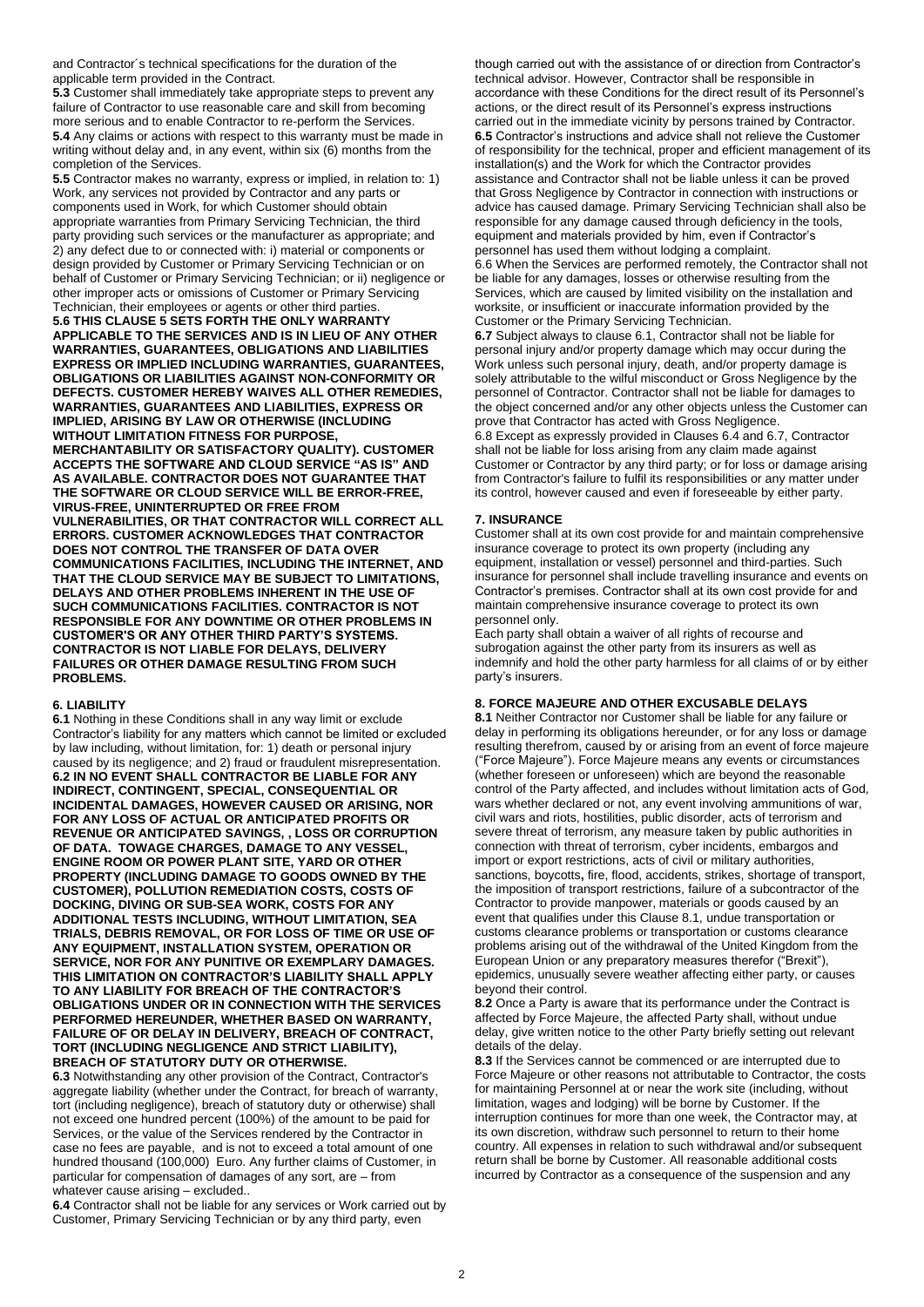subsequent resumption or completion of the Services shall be reimbursed by Customer.

**8.4** If the period of suspension exceeds two (2) months, either party may terminate Contract by three (3) days' notice in writing to the other party without prejudice to the rights of either party up to the date of termination**.** Any termination as a result of Force Majeure shall not affect a Party's right to receive payment in respect of all costs incurred, as at the date of the termination notice, in pursuit of its obligations.

# **9. SECURITY AGREEMENT**

To the extent permitted by law, Customer hereby grants to Contractor a lien on and a continuing security interest, and when applicable a maritime lien for necessaries, in and to all equipment, parts and components upon which the Services are performed and all products and proceeds derived from the sale or lease thereof as security for the payment in full of such Services. Customer hereby waives any and all claims, defences, and causes of action that Customer may have in connection with the exercise of any such lien rights by Contractor.

# **10. CUSTOMER'S ADDITIONAL PERFORMANCE OBLIGATIONS**

**10.1** Customer shall comply with all laws, rules and regulations applicable at the work site where the Services are provided or arising out of the performance of Services.

**10.2** Customer shall ensure cooperation and compliance of its employees to all rules and regulations provided for by Contractor while in Contractor's premises and during training sessions.

**10.3** Customer shall make available to Personnel all relevant health, safety and fire regulations valid on the Customer's site, as well as any information about specific conditions on the site.

**10.4** Customer shall give Personnel access to the site.

**10.5** Customer's personnel to be provided and teamed with Personnel during works shall be professional and proficient in the English language.

## **11. ENVIRONMENTAL, HEALTH AND SAFETY RESPONSIBILITIES**

**11.1** The Customer shall maintain safe working conditions at the work site, including, without limitation, implementing appropriate procedures regarding arsenic, asbestos, lead or any other waste material or hazardous substances as defined by any legislation or international convention relevant or applicable to the Services provided ("Hazardous Materials") and confined space entry affixing labels or plates containing warnings and/or safety and operation procedures and instructions as required by applicable laws and regulations.

**11.2** The Customer shall timely advice the Contractor in writing of all health, safety, security and environmental requirements procedures and instructions applicable at the work site. Without limiting the Customer's responsibilities under this Clause 11, the Contractor has the right, but not the obligation to, from time to time, review and inspect applicable health, safety, security and environmental documentation, procedures and conditions at the work site.

**11.3** If, in the Contractor's reasonable opinion, the health, safety, welfare or security of personnel or the work site is, or is apt to be, imperilled by security risks, terrorist acts or threats, the presence of or threat of exposure to Hazardous Materials or unsafe working conditions or environment (whether or not specific to the site), the Contractor and his representatives have the same responsibility and authority as the Customer to stop the Services. The Contractor may, in addition to other rights or remedies available to it, (i) evacuate some or all of its personnel from the work site, (ii) suspend performance of all or any part of the Contract, and/or (iii) remotely perform or supervise the Services. Any such occurrence shall be considered an excusable event without any liability to the Contractor. The Customer shall reasonably assist in any such evacuation. All reasonable additional costs incurred by the Contractor as a consequence of the suspension and any subsequent resumption or completion of the Services shall be reimbursed by the Customer.

**11.4** Operation of the Customer's equipment is the responsibility of the Customer. The Customer shall ensure sufficient safety measures and procedures are followed, when implementing the Contractor's instructions or advice.

**11.5** The Contractor has no responsibility or liability for the pre-existing condition of the Customer's equipment or the work site. Prior to the Contractor starting any work at the work site, the Customer will provide documentation that identifies the presence and condition of any Hazardous Materials and/or contaminated substances, elements or waste of any kind that are restricted by applicable laws or regulations, existing in or about the Customer's equipment or the work site that the Contractor may encounter while performing under this Contract. **11.6** The Customer shall disclose to the Contractor industrial hygiene and environmental monitoring data regarding conditions that may affect the Contractor's work or personnel at the work site. The Customer shall immediately inform the Contractor of changes in any such conditions.

**11.7** The Customer will make its medical facilities and resources at the work site available to the Contractor's personnel who need medical attention. If there are no medical facilities or resources available, the Customer will assist in bringing the Contractor's personnel requiring medical attention to the nearest available medical facility. **11.8** The Customer represents and warrants to the Contractor and agrees to ensure that the work site, surrounding environment, all equipment provided or otherwise made available to the Contractor's representative in connection with the Services rendered in connection with this Contract and all products and equipment serviced or otherwise worked on by the Contractor's representatives in connection with this Contract, shall at all times be safe, suitable and sufficient for the designated tasks, free of Hazardous Materials and/or contaminated substances, risks of infectious disease or outbreak of illness, elements or waste of any kind that are restricted by applicable laws or regulations and hazardous to the health or safety of the Contractor's representatives. In the event that the Customer is in breach of any such representation, warranty or covenant, the Contractor may immediately cease performance under this Contract and the Customer shall be liable for the full amount of the fees due under this Contract for all services provided through the date of such termination.

**11.9** The Contractor shall notify the Customer if the Contractor becomes aware of: (i) conditions at the work site differing materially from those disclosed by the Customer; or (ii) previously unknown physical conditions at work site differing materially from those ordinarily encountered and generally recognized as inherent in Services of the character provided for in the Contract; or (iii) work assignment extends beyond the acceptable limit of twelve (12) hours or the applicable legal limit of work hours, whichever is shorter, in a single work shift. If any such conditions cause an increase in the Contractor's cost of, or the time required for, performance of any part of the Services under the Contract, an equitable adjustment in price and schedule and the Contractor's rest cycle shall be made.

**11.10** If the Contractor encounters Hazardous Materials in the Customer's equipment or at the work site that require special handling or disposal, the Contractor is not obligated to continue the Services affected by the hazardous conditions. In such an event, the Customer shall eliminate the hazardous conditions in accordance with applicable laws and regulations so that the Contractor's Services under the Contract may safely proceed, and the Contractor shall be entitled to an equitable adjustment of the price and schedule to compensate for any increase in the Contractor's cost of, or time required for, performance of any part of the Services. The Customer shall properly store, transport and dispose of all Hazardous Materials introduced, produced or generated in the course of the Contractor's Services at the work site. The Customer shall be responsible for all costs and expenses related to the management, handling, clean-up, removal and/or disposal of all Hazardous Materials and/or contaminated substances, elements or waste of any kind as defined by applicable laws and regulations or applicable to the Services supplied.

**11.11** The Customer shall indemnify the Contractor for any and all claims, damages, losses, fines, penalties and expenses arising out of or relating to any unsafe working conditions, hazardous conditions, Hazardous Materials and/or contaminated substances, elements or waste of any kind that are restricted by applicable laws or regulations which are or were: (i) present in or about the Customer's equipment or the work site prior to the commencement of the Contractor's Services; (ii) improperly handled or disposed of by the Customer or the Customer's employees, agents, contractors or subcontractors; or (iii) brought, generated, produced or released on the work site by parties other than the Contractor.

## **12. DUTIES, TAXES AND FEES**

Customer shall pay, where applicable, all duties, withholding and other taxes, customs fees and charges and all charges and fees by a classification or inspection society. All such documentation or approvals which are required by applicable laws, and any applicable modifications of such laws, shall be the responsibility of and paid by Customer.

#### **13. EXPORT CONTROLS AND TRADE SANCTIONS**

**13.1** The parties agree that the Services shall be provided subject to all applicable export controls, sanctions or restrictions imposed on services by any country or organization or nation which are enforceable in the jurisdiction of the Contractor, its affiliates or parent company, including the Contractor's country, the United Nations, the European Union and the United States of America. The Customer acknowledges that the Services and all related technical information, documents and materials may not be imported or exported, re-exported, transhipped, traded, diverted or transferred, directly or indirectly, contrary to such controls, sanctions or restrictions.